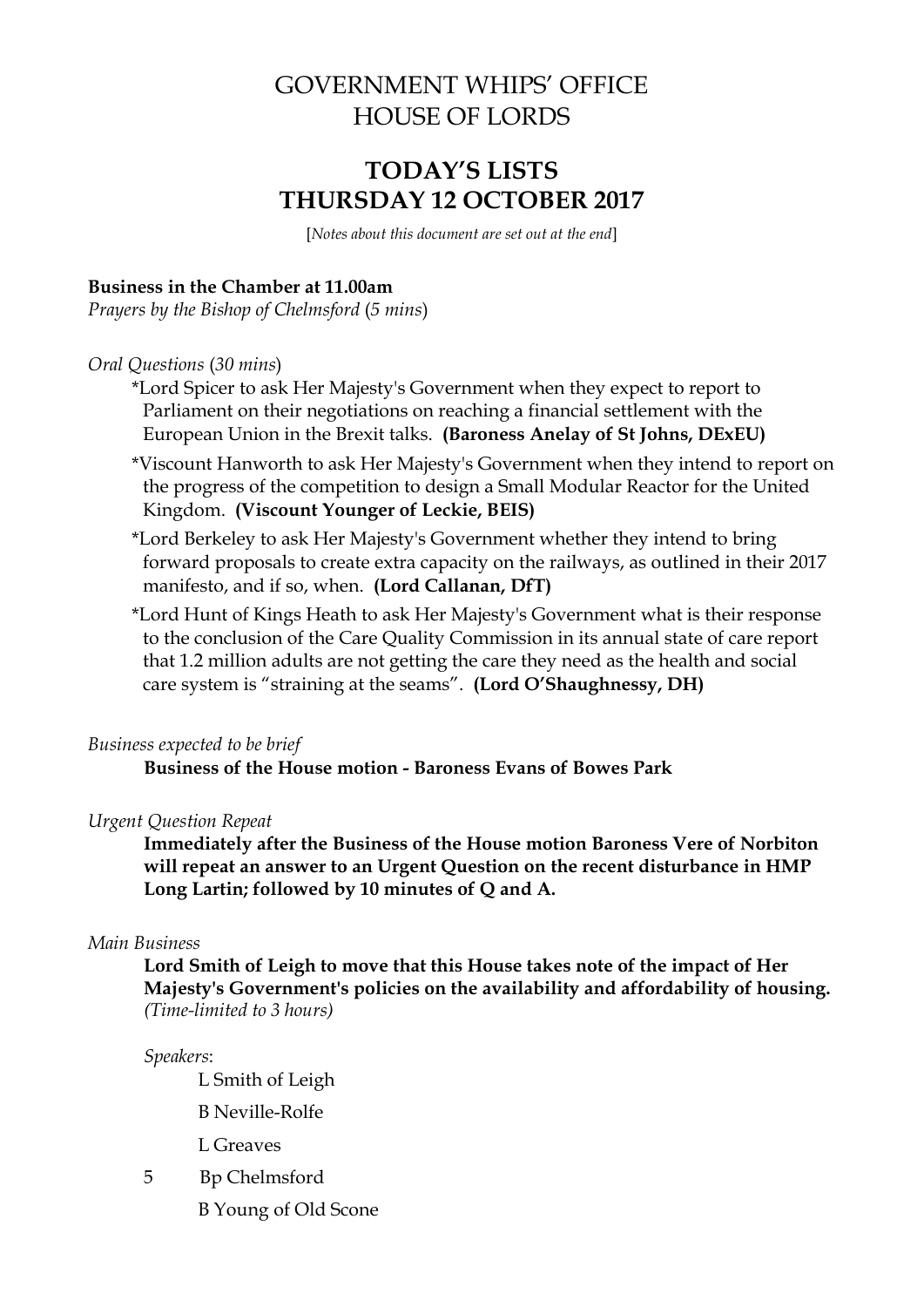- L Stunell
- L Kirkham
- L Cashman
- 10 B Jones of Moulsecoomb
	- L Horam
	- B Donaghy
	- L Stoneham of Droxford
	- V Hanworth
- 15 L Best
	- B Gardner of Parkes
	- L Morris of Handsworth
	- B Grender
	- B Warwick of Undercliffe
- 20 L Shipley
	- L Kennedy of Southwark

L Young of Cookham

L Smith of Leigh

*Except for Lord Smith of Leigh (15 mins), Lord Kennedy of Southwark (10 mins), Lord Shipley (10 mins) and Lord Young of Cookham (20 mins), all speeches are limited to 6 mins* 

**Lord Knight of Weymouth to move that this House takes note of the effect of globalisation, technology and demographic change on the future of work, and of the public policy response to those changes.** *(Time-limited to 2 hours)*

# *Speakers*:

- L Knight of Weymouth
- L Patten
- L Giddens
- B Wyld *(Maiden speech)*
- 5 L Sherbourne of Didsbury
	- B Bakewell
	- L Rees of Ludlow
	- B Morris of Yardley
	- B Wheatcroft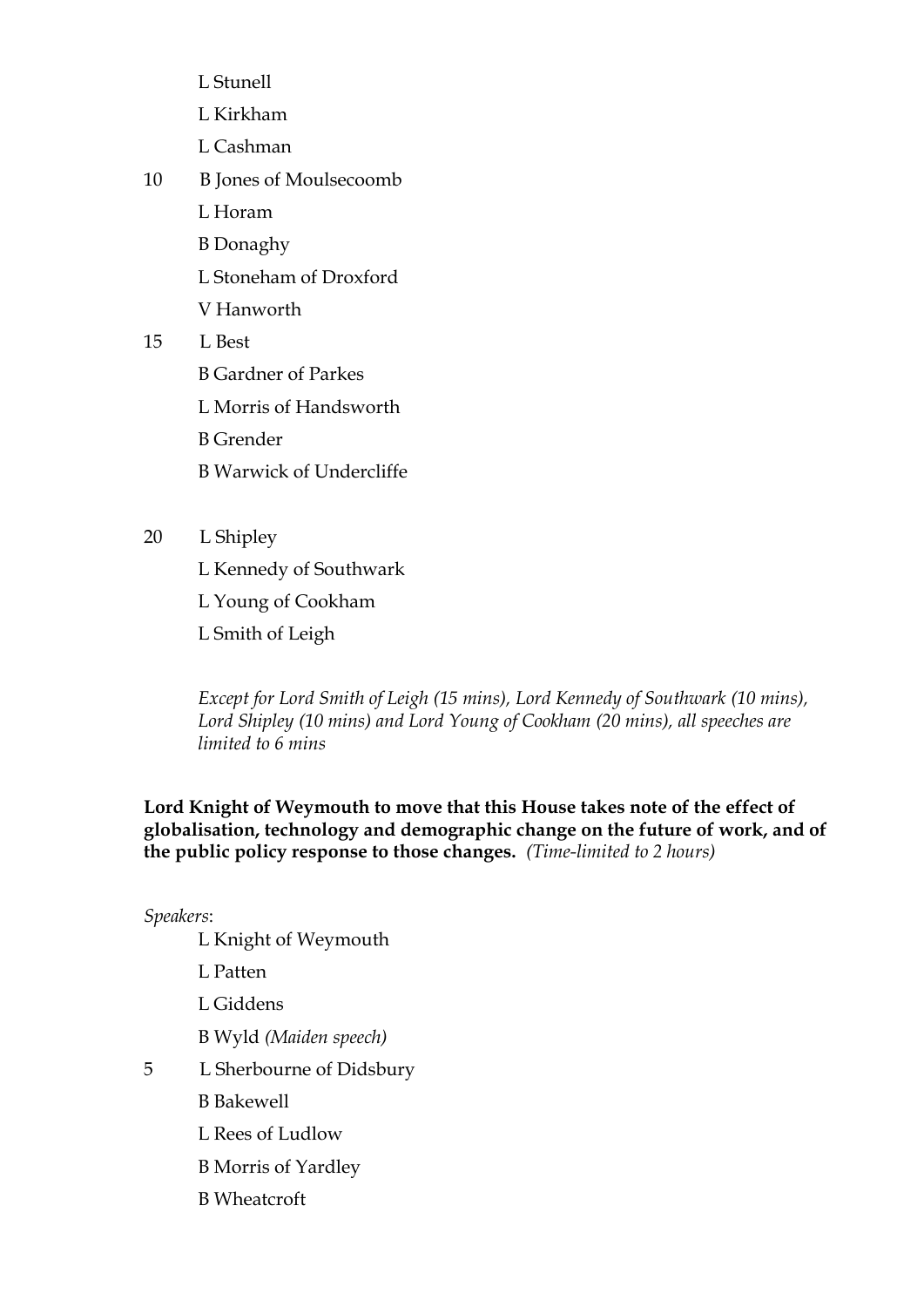10 L Young of Norwood Green

L Haskel

L Hunt of Chesterton

 $L$  Fox

B Prosser

15 V Younger of Leckie

L Knight of Weymouth

*Except for Lord Knight of Weymouth (15 mins), Baroness Prosser (10 mins), Lord Fox (10 mins) and Viscount Younger of Leckie (20 mins), all speeches are limited to 6 mins* 

# *Last business*

**Lord Naseby to ask Her Majesty's Government what assessment they have made of the progress made by the coalition government of Sri Lanka in meeting the requirements on reconciliation established by the United Nations Human Rights Council.** *(Time-limited to 90 minutes)*

*Speakers*:

L Naseby B Berridge B Cox L Sheikh

5 L Dholakia

L Collins of Highbury

L Ahmad of Wimbledon

*Except for Lord Naseby (10 minutes) and Lord Ahmad of Wimbledon (12 minutes), all speeches are limited to 10 mins*

*Estimated rising time* 

The House is expected to rise at 6.15pm

*Notes:*

*This document sets out the matters for the day's business which the Government Whips' Office coordinates: Speakers' Lists (Companion 4.26), ministerial statements (Companion 6.02) and the grouping of amendments (Companion 8.70). It is not the formal order paper, which is produced by the Clerk of the Parliaments and is available from the Printed Paper Office and [www.parliament.uk/lords](file://///hpap04f/HOLAdmin_Rdf$/mackersieaj/Documents/AJM%20Documents/GWO%20Templates/Models/www.parliament.uk/lords)*